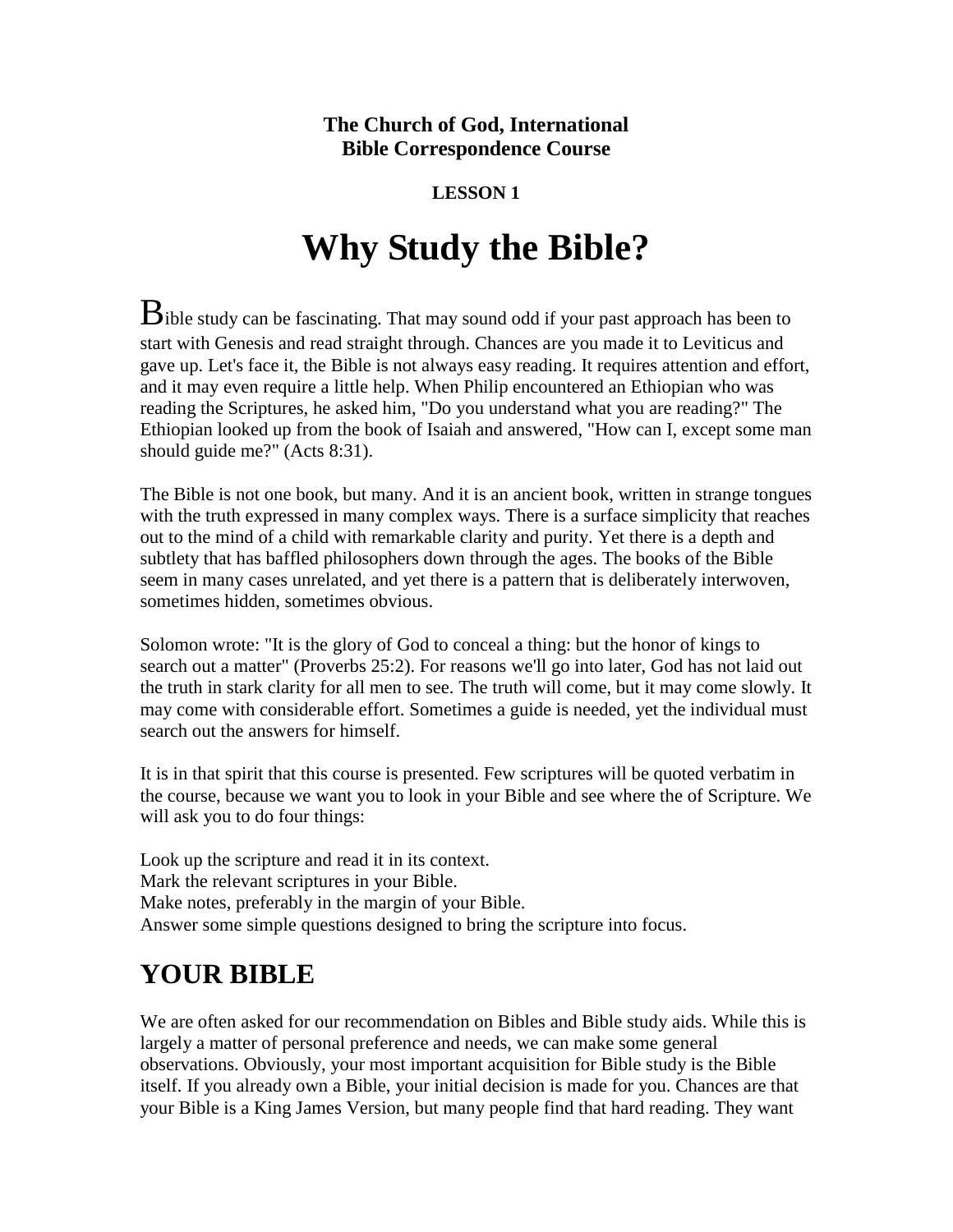to know which translation is best, easiest to read, most accurate, or most literal. Unfortunately, no one translation fits all these descriptions. If you are going out to buy a Bible, be it your first, second, or third, what do you look for? An excellent article appeared in Christianity Today (April 22, 1983) entitled "Bible Translations: A Guide Through The Forest," by Leslie Keylock. The author includes a thorough summary of several popular translations. You may wish to stop by your local library and read this issue of the magazine before you invest in another translation, but we will include a few of our own observations for what they are worth.

## **King James Version (1611,**

Most biblical quotations you will read in our publications are from the KJV. Most of us have used the King James Bible for so long and are so familiar with it, we just hate to change. The main argument for keeping it is that some of the best concordances are based on the King James Version. Unfortunately, the language has changed so much since 1611 that the old Bible simply doesn't mean what it used to mean.

Keylock suggests that one of the reasons we keep using the old KJV is that we love its style. According to the King James Bible, Jesus told His disciples, "Let not your hearts be troubled." The Good News Bible tells the disciples, "Do not be worried and upset" (John 14:1). The KJV has a beauty of expression that is rarely matched.

### **Revised Standard Version (1952, RSV)**

The Revised Standard Version retains much of the beauty of the King James Version while getting rid of a lot of archaic expressions. Unfortunately, the Revised Standard Version has now had over thirty years to become archaic itself. The RSV was especially noted for its scholarship, but so much has been discovered about the Bible since 1952 that even the RSV is out of date. For this reason, the Revised Standard Version Bible Committee has released a New Revised Standard Version (1989, NRSV). Naturally, this reflects the progress of scholarship in the intervening years.

## **New American Standard Bible (1963, NASB)**

According to Keylock, "The most literal, word-for-word translation on the market today...is the New American Standard Bible." Some authorities consider the NASB choppy and hard to read. But for those who have no background in the biblical languages, it serves as an interesting counterbalance to some of the more modern free translations or paraphrases (such as the Living Bible). However, even this literal translation slips up in places. In Mark 7:19, for example, the words "Thus He declared" are gratuitously added. They are in no ancient Greek manuscript.

## **The Jerusalem Bible (1966, JB)**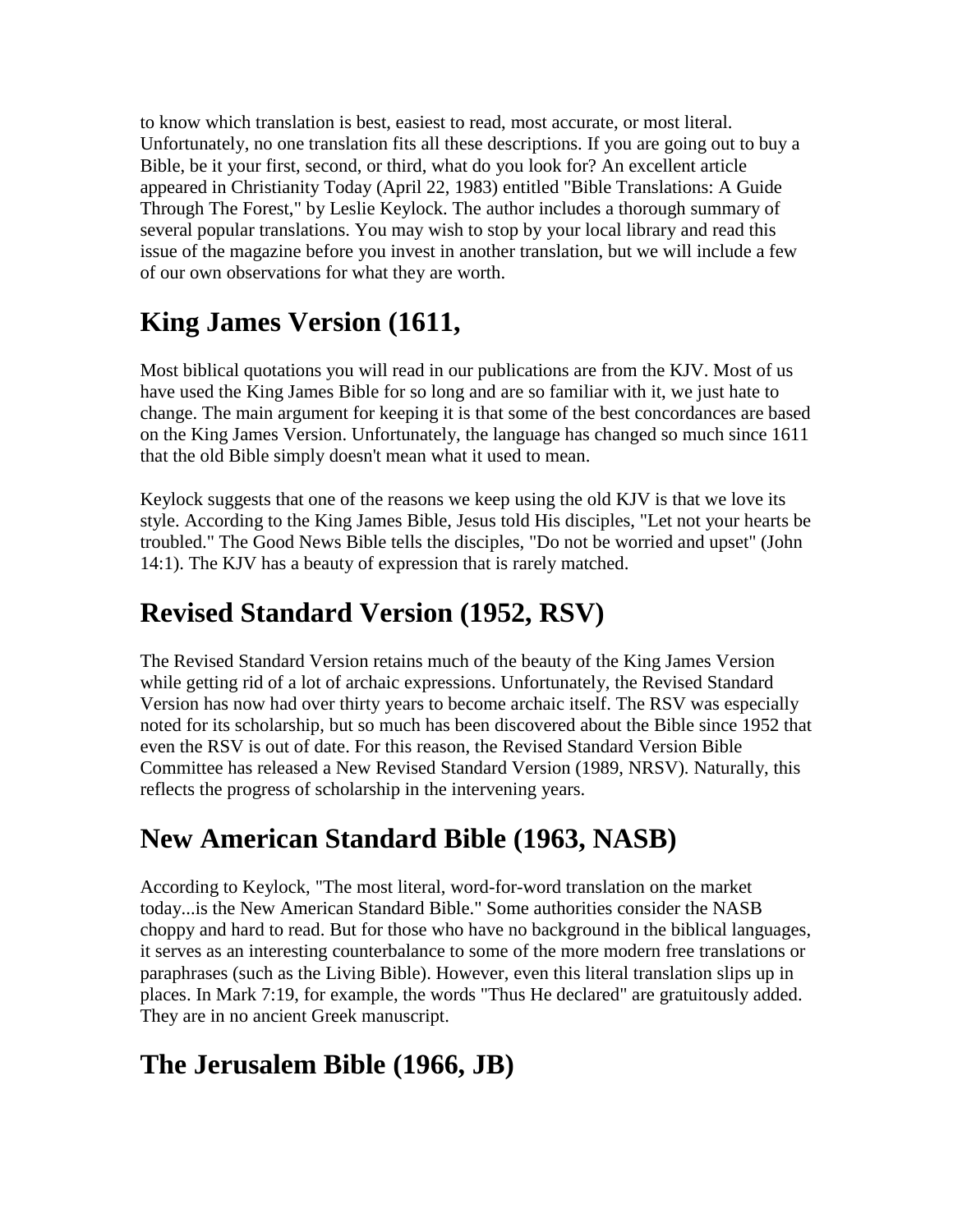The Jerusalem Bible and the New American Bible have replaced all earlier Bible translations among Catholic readers. Many scholars consider them good translations except for some Catholic idiosyncrasies and some rather opinionated notes.

## **New English Bible (1970, NEB)**

The New English Bible, the first British Bible to break completely with the King James tradition, is remarkable in that it is a work intended to be both accurate and literary. It is one of the few modern translations that has attempted to maintain the literary standards of the King James and Revised Standard Versions.

Some scholars charge that the NEB translators did too much rearranging of the text. Nevertheless, it makes good reading.

## **Living Bible (1971, LB)**

As Keylock points out, the Living Bible is not really a translation. It was an attempt made by one man to put the Bible in a language his children could understand. It is easily the most readable contemporary interpretation of the Bible. The reader should not expecting to find scholarship, however, as its author knows neither Hebrew nor Greek. Others have suggested that it is no more readable than the New International Version and that the author's doctrinal views are visible in both the translations and the footnotes. In spite of all this, it does read well and is extremely powerful\_particularly in the Old Testament prophets. But one does need a counterbalance\_perhaps the New American Standard Bible.

## **Good News Bible (1976, GNB)**

Newsweek magazine said the Good News Bible was "useful for new readers, but short on poetry and majesty." It is translated by Southern Baptist Robert Bratcher and is what Keylock calls a "dynamic equivalence" translation. By that he means that the translators did not attempt to make a literal translation. First, they ask what the biblical text really means and then they try to find the equivalent meaning in contemporary English. One has to wonder, however, whether "Happy are those whose greatest desire is to do what God requires" is any better than "Blessed are they who hunger and thirst after righteousness."

#### **New International Version (1979, NIV)**

Keylock concludes that the New International Version is "rapidly developing into the closest thing to a standard Bible among evangelical Bible-reading people in America." Many scholars feel that the NIV is a balanced translation. It stays close to the Hebrew and Greek text without becoming stilted as the NASB.

## **New King James Version (1982, NKJV)**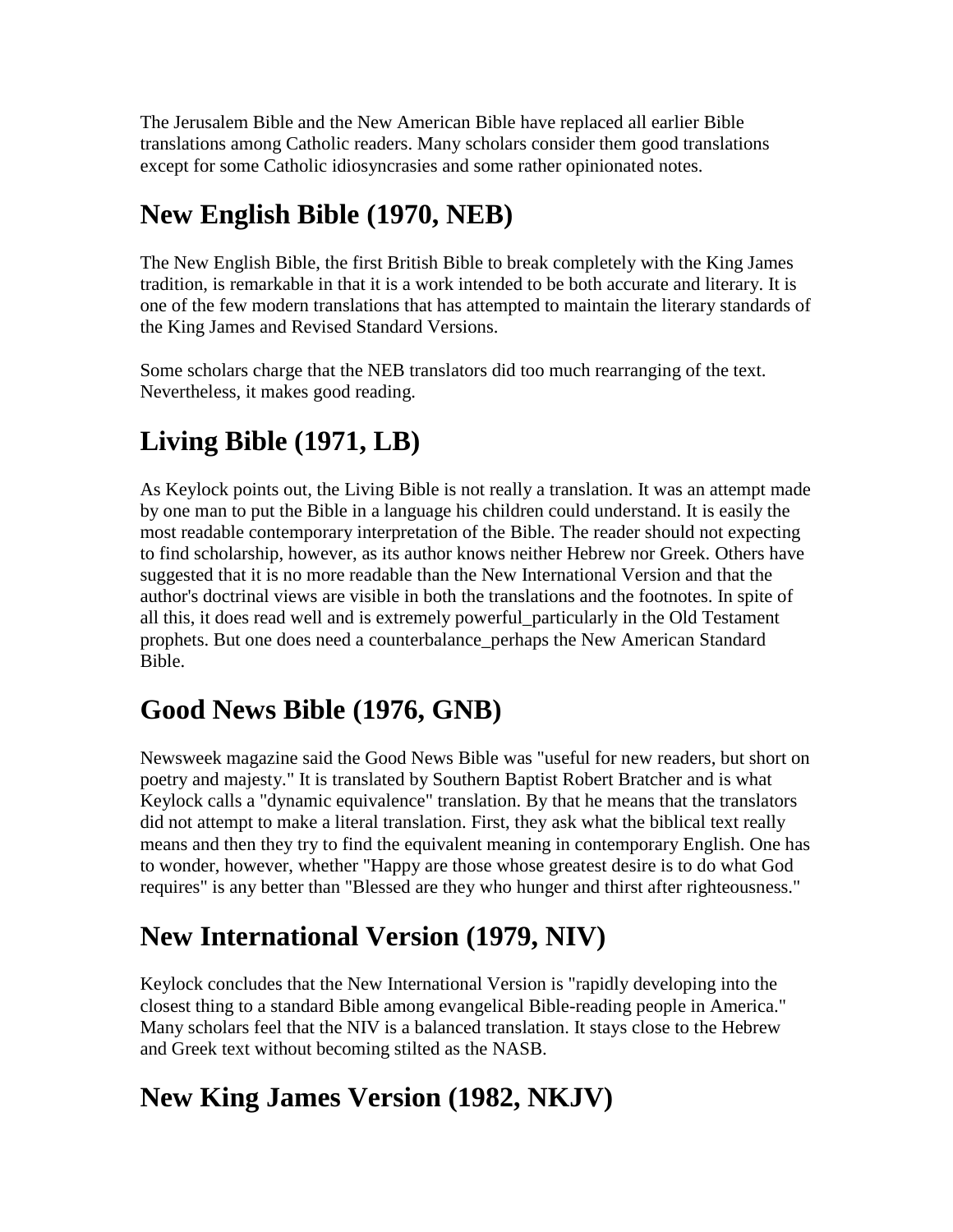As its title suggests, the New King James Version stays very close to the King James Bible by simply replacing archaic words and phrases with more contemporary expressions. The purpose of the NKJV is to "maintain that lyrical quality which is so highly regarded in the Authorized Version." Scholars generally agree that they accomplished that, but wonder if the translation went far enough in making necessary revisions.

#### **Reader's Digest Bible (1982, RDB)**

The Reader's Digest Bible is simply a condensation of the Revised Standard Version by about forty percent. Keylock points out that the strongest criticism has been to the introductions to some of the books, which adopt critical views of the Bible. It is really not a useful translation even for an amateur who is settling in for a serious study of the Bible.

#### **Which One Is For You?**

As you can see, you have a wide variety of choice when you go out to purchase a new Bible. If you don't own one at all, and you're only going to buy one Bible, your choice should probably be between the Revised Standard Version, the New American Standard Bible, the New International Version, or the New King James Version. After that it depends upon what you're looking for. If you want easy readability, the Living Bible is hard to beat. If you want a more literal translation, perhaps the New American Standard Bible is for you.

Whatever you choose, keep in mind that the truth of God can even survive bad translation. But you still should not carelessly accept one version of a controversial scripture. One other point if you are buying a new Bible. The version you will use the most, carry to church, read in bed, make notes in, etc., should be of good enough quality to last a lifetime. Look for one with wide margins so you can make notes in it. After a few years, that personally marked and annotated Bible will be one of your most cherished possessions. Your other translations can be more economically bound.

## **Bible Study Helps**

Frequently, we receive letters asking where a given scripture, sentence, or phrase is to be found in the Bible. "I know it's in there somewhere," they complain. "I just can't find it." Well, they could if they had a concordance.

A complete or exhaustive concordance simply takes every place in the Bible a given word is mentioned and lists it in the phrase in which it is found. If you've heard, for example, that the phrase "Every tub shall sit on its own bottom" is in the Bible, all you have to do is look in your concordance under "tub" and learn that it isn't there after all.

When you go to buy a concordance, you'll find quickly why so many continue to use the King James Version. Most concordances are compiled from the King James Version of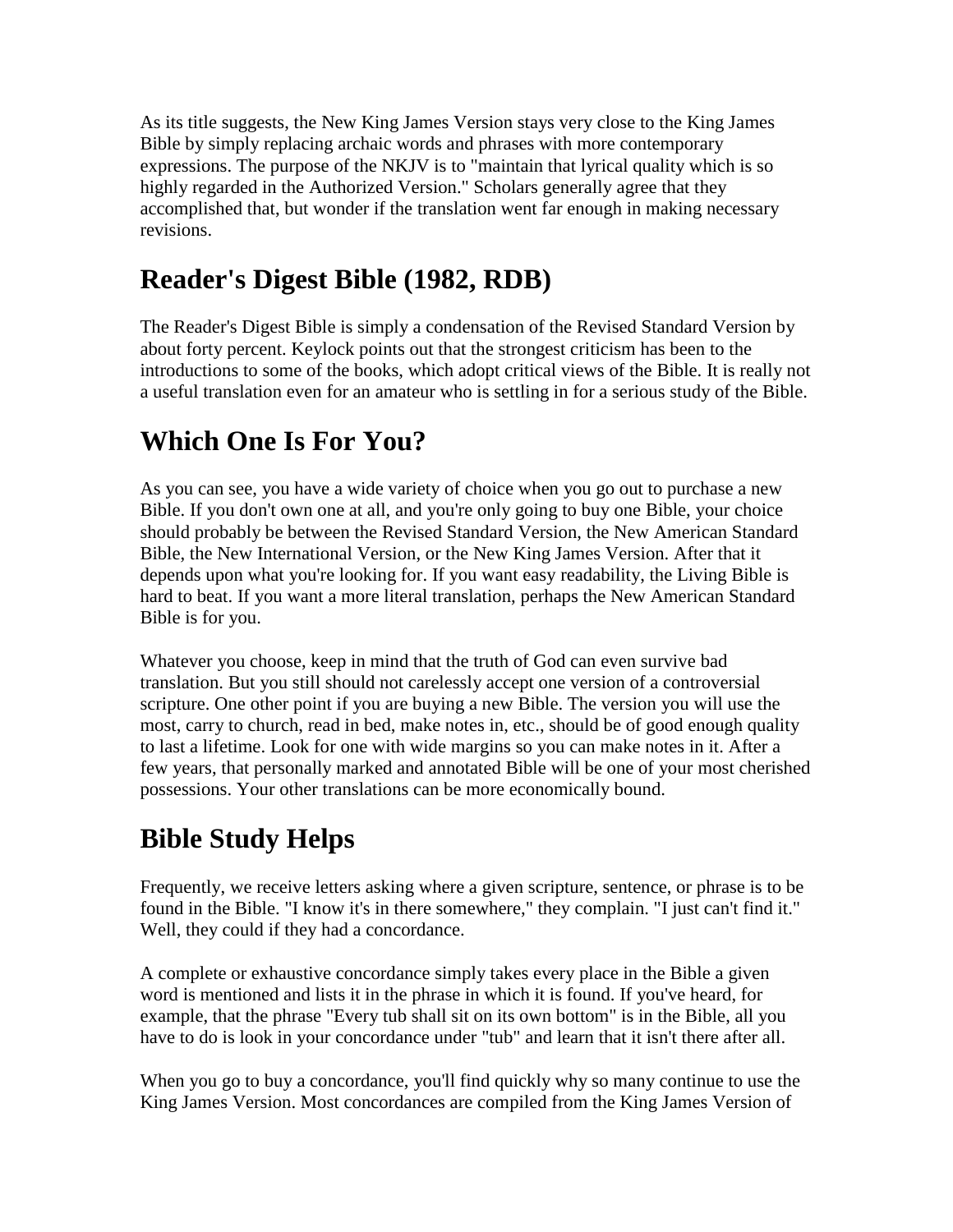the Bible. The two most popular concordances are Cruden's Complete Concordance and Strong's Exhaustive Concor-dance. Cruden's Concordance is smaller, cheaper, and handier to use. Strong's Concordance is a huge volume, but it also includes a crossreference to the Greek and Hebrew words used in the Bible.

If you'd rather have a subject index instead of the key word index of the concordance Nave's Topical Bible should fill the bill nicely.

At least as important as a concordance is a Bible handbook. It's easy for the beginning student to get lost. A Bible handbook gives you valuable background and information as well as the story flow of each of the books of the Bible. One of the most economical and easy to use is Halley's Bible Handbook, although others may serve just as well.

People also ask about commentaries, but I must caution that they are rather expensive and of marginal value for most students of the Bible. For years I got by nicely with the Critical & Experimental Commentary and Clarke's Commentary of the Bible. If I could only keep one of them, I would keep the Critical & Experimental. If you can find a second-hand copy of it, at a good price, it's not a bad investment. But you should realize that both these commentaries are sadly out of date. You will find much more useful the Expositors Bible Commentary published by Zondervan Press. It is much more up to date, easy to use, and contains a lot of valuable information\_but it's expensive.

I can't speak for everyone, but I do not consult my commentaries nearly as often as I do my International Standard Bible Encyclopedia. After the fundamentals of two or three versions of the Bible, a concordance and a Bible handbook, I have no Bible study aid more helpful than my Bible encyclopedia. Shop carefully. You might find an old set at a bargain. There is a new version on the market now which has replaced the old one and lowered its purchase price. Nevertheless, the old one is still of considerable value. Far down the list of useful books would be an atlas of the Bible and a dictionary of the Bible. I have both but consult them less often. If you don't have a Bible book store nearby, write to Christian Book Distributors, P.O. Box 3687, Peabody, MA 01960 and request their current catalog. Even if you do have a book store nearby, you can probably beat the price through a mail-order book store.

#### **Marking your Bible**

Systematic marking of the Bible can be effective in three major ways:

It focuses attention on the scriptures at the time of marking.

It brings your eye back to the scripture easily and quickly in future study.

It makes key scriptures easier to find later.

Some are reluctant to mark books (especially the Bible), but underlined scriptures, good marginal notes, and chain-referenced scriptures may be useful for years to come.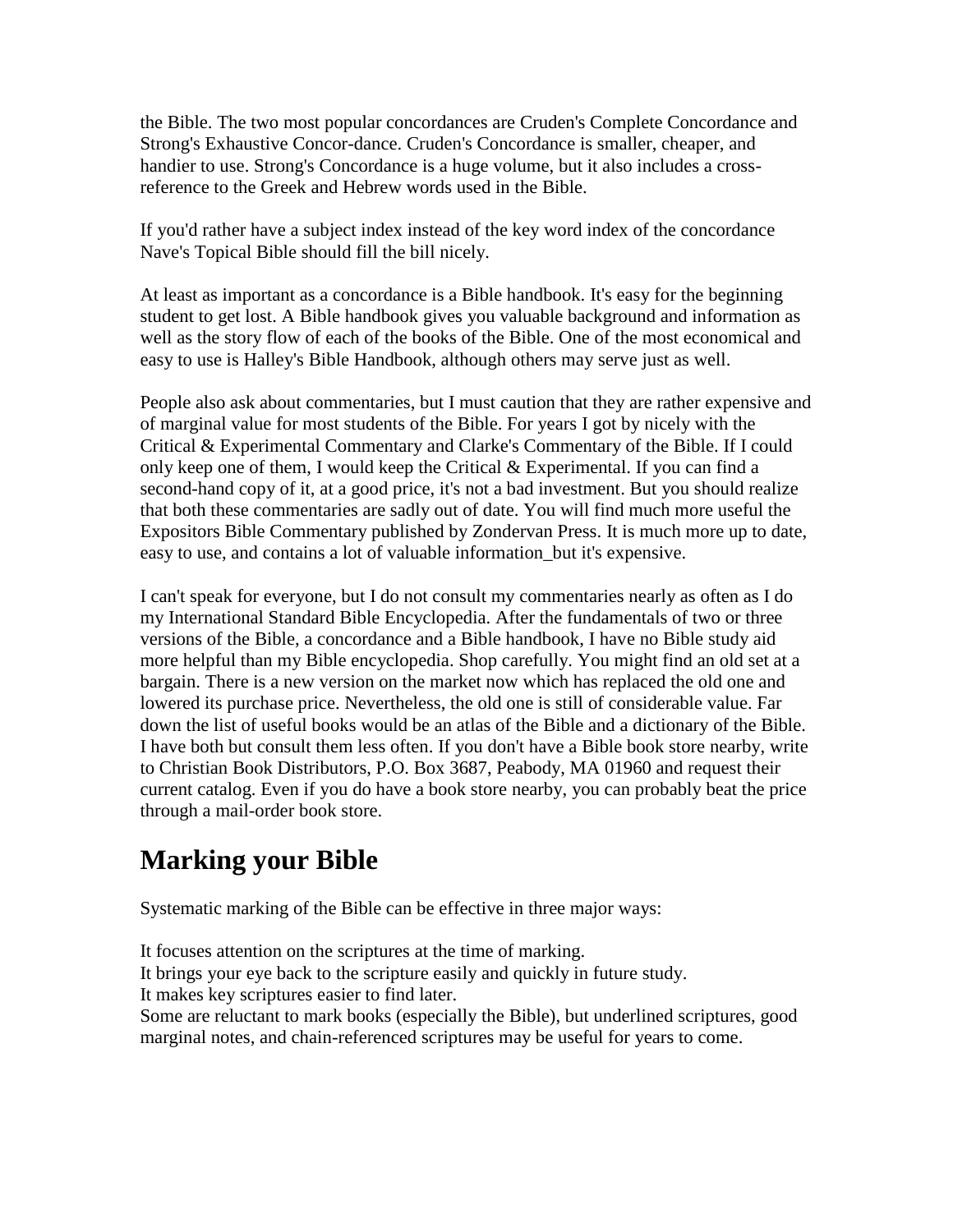We recommend a Bible with good paper, a little room in the margins, a couple of colored pencils for underlining and a fine-point pen for marginal notes. Beyond these suggested items, all you need is time and a quiet place to get acquainted with the Word of God.

It is not our purpose to give you all the answers or to dogmatize the teachings of the Bible. It is our sole purpose to serve as a guide in helping you discover for yourself the mysteries of God's Word and to help you find the tools to discover meanings that you otherwise might never see. Rather than trying to give all the answers, we will primarily try to help you ask some of the right questions.

Before you begin, be aware of one thing. If you enter on a careful, reverent and persevering study of the Bible, your life will never be the same. You will come to a knowledge of truth you will be unable to ignore. If you will take a few minutes before and after your study to pray about the things you are learning, you will make a start in building a deeper relationship with your God and Savior.

## **The Bible Can Change Your Life**

1. By what standard is a man to live his life? (Deuteronomy 8:1-3; Matthew 4:1-4)

2. If a person's life has gone bad and he wants to turn it around, what can he do? (Psalms 119:9-16)

3. What did King David see as his primary source of understanding, his source of light? (Psalms 119:97-130)

4. What is the source of our freedom? (John 8:32)

5. What is Truth? (John 17:14-17)

## **Spreading the Word**

Read Acts 8:1-40

6. Why did God allow persecution to come upon the early church?

7. Was the "preaching of the Word" limited to the apostles only?

8. Does the physical act of baptism necessarily indicate conversion?

9. Why did God deliberately send Philip to this area only to reach one man?

10. Is it sometimes necessary to have a guide in the study of the Bible?

11. What was the focus of Philip's "Bible study" with the Ethiopian eunuch?

12. What indications do you find of the requirements for and the mode of baptism? (Recommended reading: The Church in Prophecy, What is the Real Gospel? and Is Water Baptism Required for Salvation? These articles are available from our offices, and they are free of charge.)

Perhaps the most important instruction Christ left His disciples is the Great Commission: "Go you therefore and teach all nations, baptizing them in the name of the Father, and of the Son, and of the Holy Spirit: teaching them to observe all things whatsoever I have commanded you: and lo, I am with you always, even to the end of the world" (Matthew 28:19,20).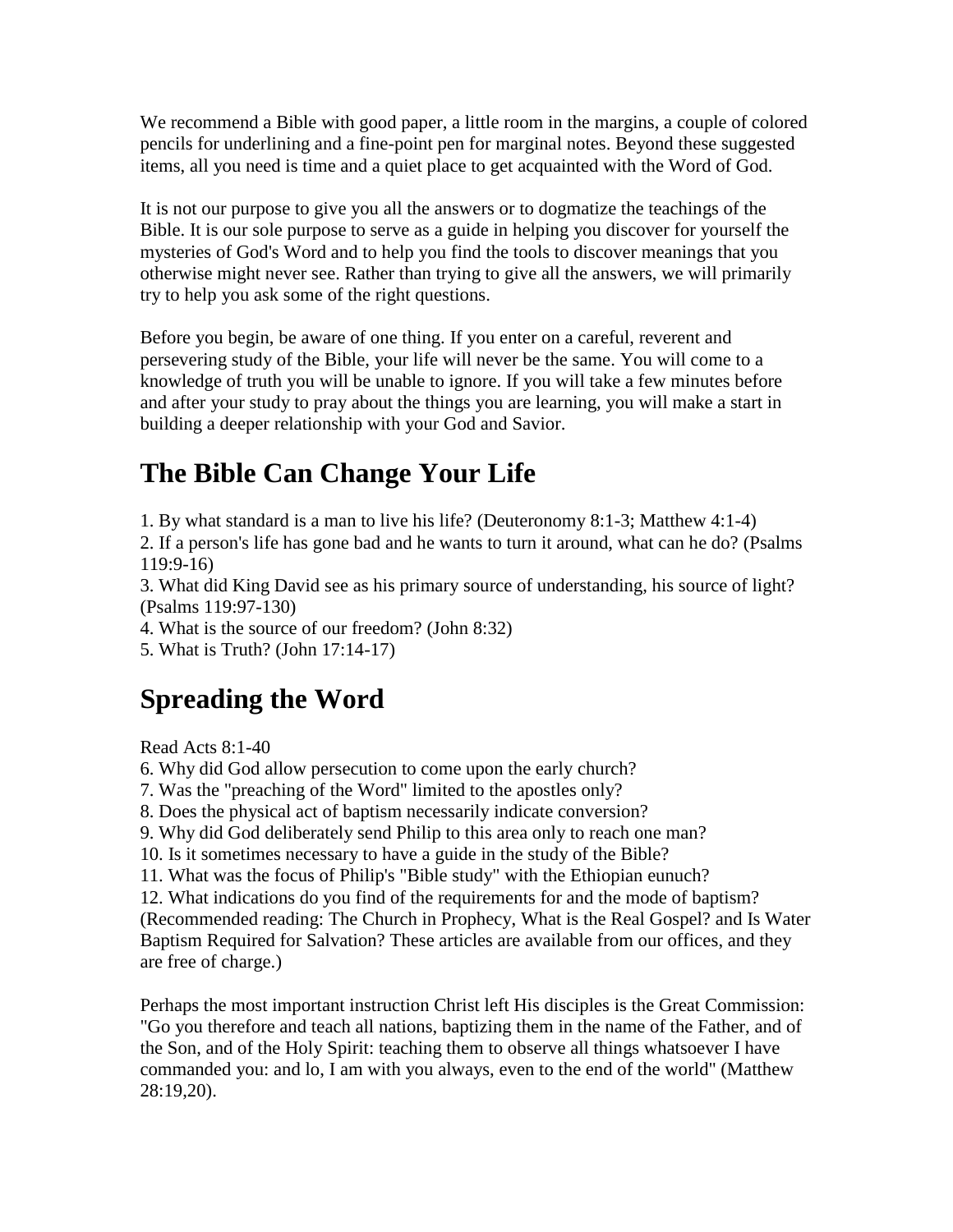Unfortunately, long after Christ's ascension and long after the descent of the Holy Spirit on the Day of Pentecost, the church had essentially not "gone" anywhere. Three thousand people had been baptized in one day as a result of Peter's first inspired sermon. The success of the church in Jerusalem continued, and it just may not have occurred to the apostles and elders that there was any urgency about going to the rest of the world.

This may point out the danger that one might allow his religion to become only a personal pleasure leading to neglect of his responsibility to other people. It's worth asking why the church had made so little progress in going to the world by the time of the eighth chapter of Acts. It may well be that God used persecution as a means of moving the people out into the world. Then each could become a light in various nations and communities, in order that still more people might come to know the gospel of Jesus Christ (Acts 8:1-4).

It's also interesting to note that when the persecution arose everyone was scattered from Jerusalem except the apostles (Acts 8:1). We are then told that those that were scattered were the ones that went everywhere preaching the word (verse 4). Any suggestion that only the apostles could have been preaching the gospel is false, according to this scripture. Indeed, we find in verse 5 that Philip, who had previously been ordained as deacon, is preaching the gospel throughout Samaria.

The section in the chapter about Simon Magus (Acts 8:9-24) is particularly interesting as we find this infamous sorcerer believes the truth and is baptized (verse 13). Yet later on we find Peter saying to him, "You have neither part nor lot in this matter: for your heart is not right in the sight of God" (verse 21). Note well that mere belief and the act of baptism do not necessarily guarantee that a person is a converted Christian.

The eighth chapter of Acts is included in this lesson primarily because of the narrative concerning Philip and the Ethiopian eunuch. In the first place it is a rather rare occurrence for an angel to appear to an evangelist, and this is of additional interest because Philip is sent, apparently on foot, a distance of at least fifty miles to intercept one man en route from Jerusalem to Africa. Why would God have done this? If we see this as an effort to reach one man who could be influential in carrying the gospel to others in northern Africa then the incident makes sense. If only those who are ordained can preach the gospel to others, then it seems a little strange that this trip would have been made merely to reach one man.

It is worth noting that a man may not necessarily come to a complete understanding of God's will without some kind of guidance or help from others who understand and know the Scriptures (Acts 8:30,31). In this particular case, of course, this man lacked the knowledge of Jesus Christ to combine with the knowledge of the prophet Isaiah in order to come to an understanding of the truth. Notice also that the focus of Philip's message is Jesus. "Then Philip opened his mouth and began at the same scripture and preached unto him Jesus" (verse 35). All that Philip mentions here regarding the requirements for baptism is a total wholehearted belief (verse 37). It will become evident from other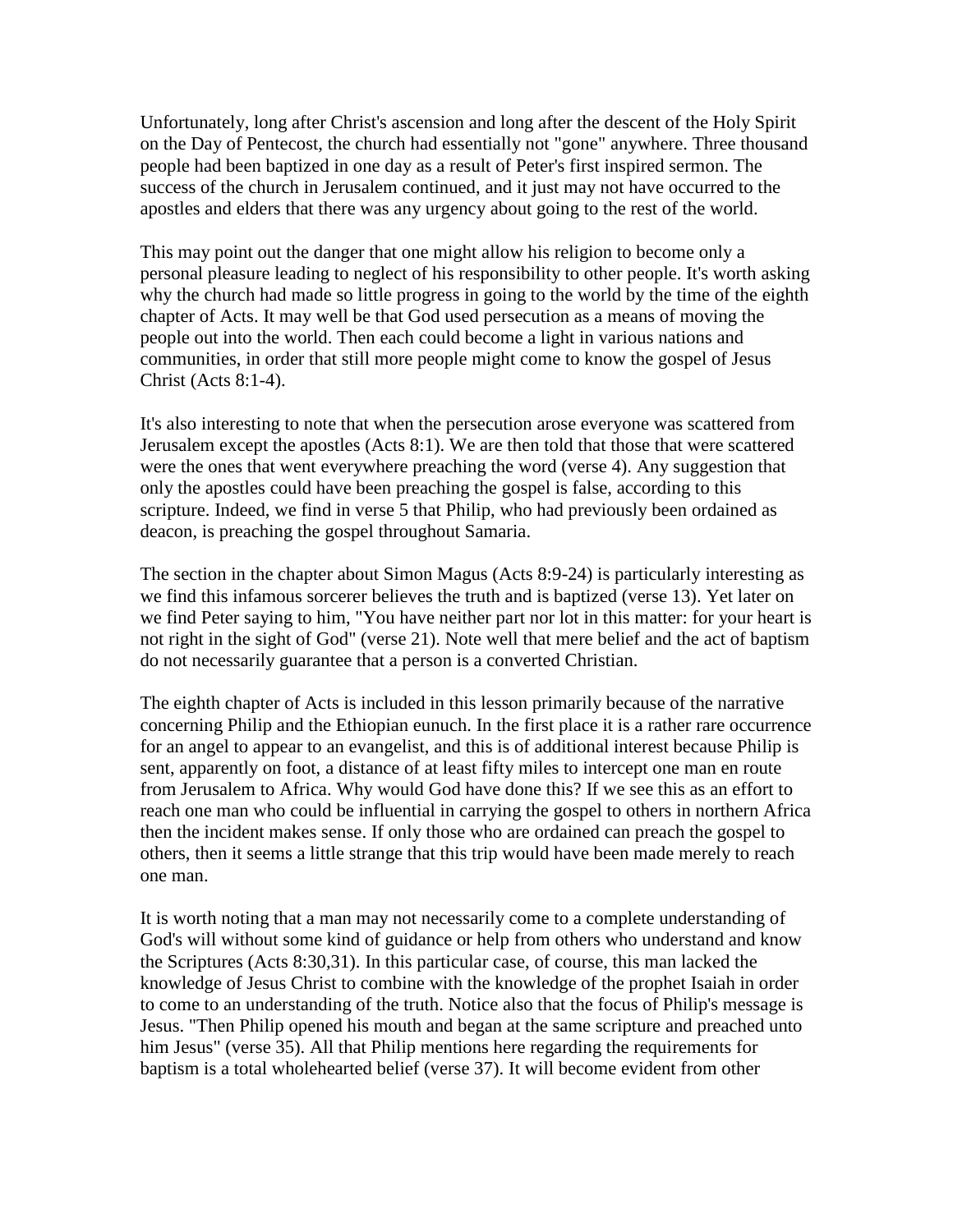scriptures, however, that encompassed in the belief is the concept of repentance of sins and an acknowledgement of the sacrifice of Jesus Christ.

## **Preparation**

Read I Peter 3:15

13. Does it seem that God intends His people to be a witness?

14. Is preparation necessary? 15. If so, why? It is important to understand that it is God's intent that all Christians be involved in the promulgation of the gospel and that diligent preparation and study are necessary to be able to give "an answer to him that asketh thee a reason of the hope that is within you in meekness and fear."

#### **A Special Message to Timothy**

Read II Timothy 2 and 3

16. Do you see any indication here of the extent of involvement Paul expected of men in the church?

17. Are there any pitfalls to be avoided in the study and discussions of Scripture?

18. Why does Paul equate "study" with being a workman?

19. What is the first line of defense for the Christian against the perilous "last days" of which Paul wrote?

20. Who were Jannes and Jambres, and how do they fit into this account? (Exodus 7:11).

21. Are we likely to have less trouble with those who would attempt to disrupt the church as we approach the end time?

22. What would Timothy have considered "the Holy Scriptures" when he was a child?

23. What does Paul mean by "all scripture"?

24. What is the role of the Scriptures in the life of the man of God?

When Timothy was a child, not one word of the New Testament had been written it is easy to forget. When we speak of the Scriptures, or "Holy Writ," we are talking about the whole Bible, but not so with Paul and Timothy. For them, the "Holy Scriptures" were strictly the Old Testament. Far from having no use for the Old Testament, Paul and other New Testament writers appeal to it as their fundamental authority. Philip preached Christ from it, and Paul told Timothy that it could make a man "wise unto salvation."

(For additional material on II Timothy, write and ask for cassette tape #EP37.)

## **Why Parables?**

Read Matthew 13:1-23

- 25. Why did Jesus speak to the multitudes in parables?
- 26. Is the truth always easy to see and understand?
- 27. Whose fault was it that the multitudes did not understand?
- 28. Will all men understand the gospel to the same degree?
- 29. Will some people not understand the gospel at all?
- 30. Did the Old Testament prophets fully understand all that God was revealing to them?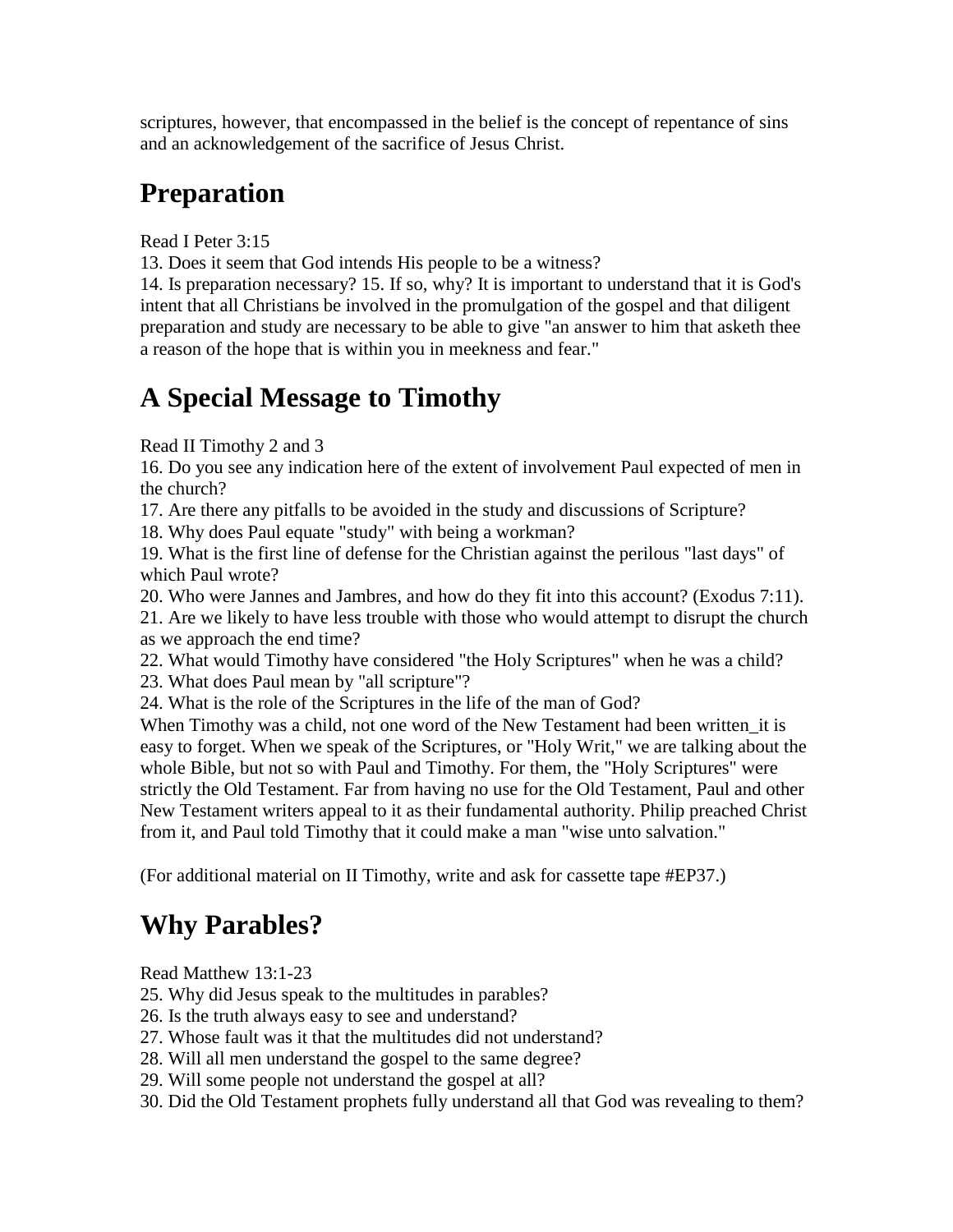It is sobering to read Jesus' response to His disciples' question, "Why speak you unto them in parables?" (verse 11). It is not so disturbing to realize that the things concerning the Kingdom of God are "mysteries" as it is to face the fact that these mysteries are revealed to one man and concealed from another. True, Jesus goes on to explain that "This people's heart is waxed gross...," making it very clear that they had closed their own eyes. But His parables did not reach them. Even His disciples had to have explanations of them from time to time, and they were the ones to whom the mysteries of the Kingdom of Heaven were revealed.

It is also sobering to realize that many prophets and righteous men had desired to know things that Christ was revealing and had never been privileged to know them (verse 17). It should be especially sobering to anyone who has supposed that he is somehow more righteous than others because he somehow understands the plan of God. The truth is that there are times in which God chooses to reveal different truths to different people, and sometimes it is the sinner who will respond to the revelation of God while the "righteous" feel they don't need it.

## **Understanding and Spiritual Maturity**

Read Isaiah 28:1-13

31. What is the possible symbolism of an excess of wine or strong drink in this chapter? (Isaiah 29:9,10; Revelation 14:8)

32. Is there an indication here of a progression of understanding?

33. Will it be necessary to search out related concepts and put them together in order to get a complete picture?

34. Does it appear that God has deliberately obscured the truth where some men are concerned?

35. Why would He do so? (compare Romans 11:32-36)

The symbolism of drunkenness in this context goes well beyond the literal meaning involving alcoholic spirits and the error that man gets into because of a stupefied brain. It includes the concept of a "spirit of error" or false doctrine with which most of Israel had been afflicted. There is implication that only a few are liberated from that spirit of error, as the prophet cries: "Whom shall He teach knowledge?" He goes on to indicate that some spiritual maturity is necessary in order to progress in the understanding of God (verse 9). All the truth is not found in a simple statement in one place in the Bible. It is necessary to lay one precept on top of another precept in order to gain a complete understanding. A line must be taken from one place and added to a line from another place in order to produce a meaningful concept.

One of the most remarkable truths to be revealed to man is that God Almighty in heaven has blinded some of mankind in order that He need not hold them guilty for what they have done (Romans 11:32-36).

## **False Prophets**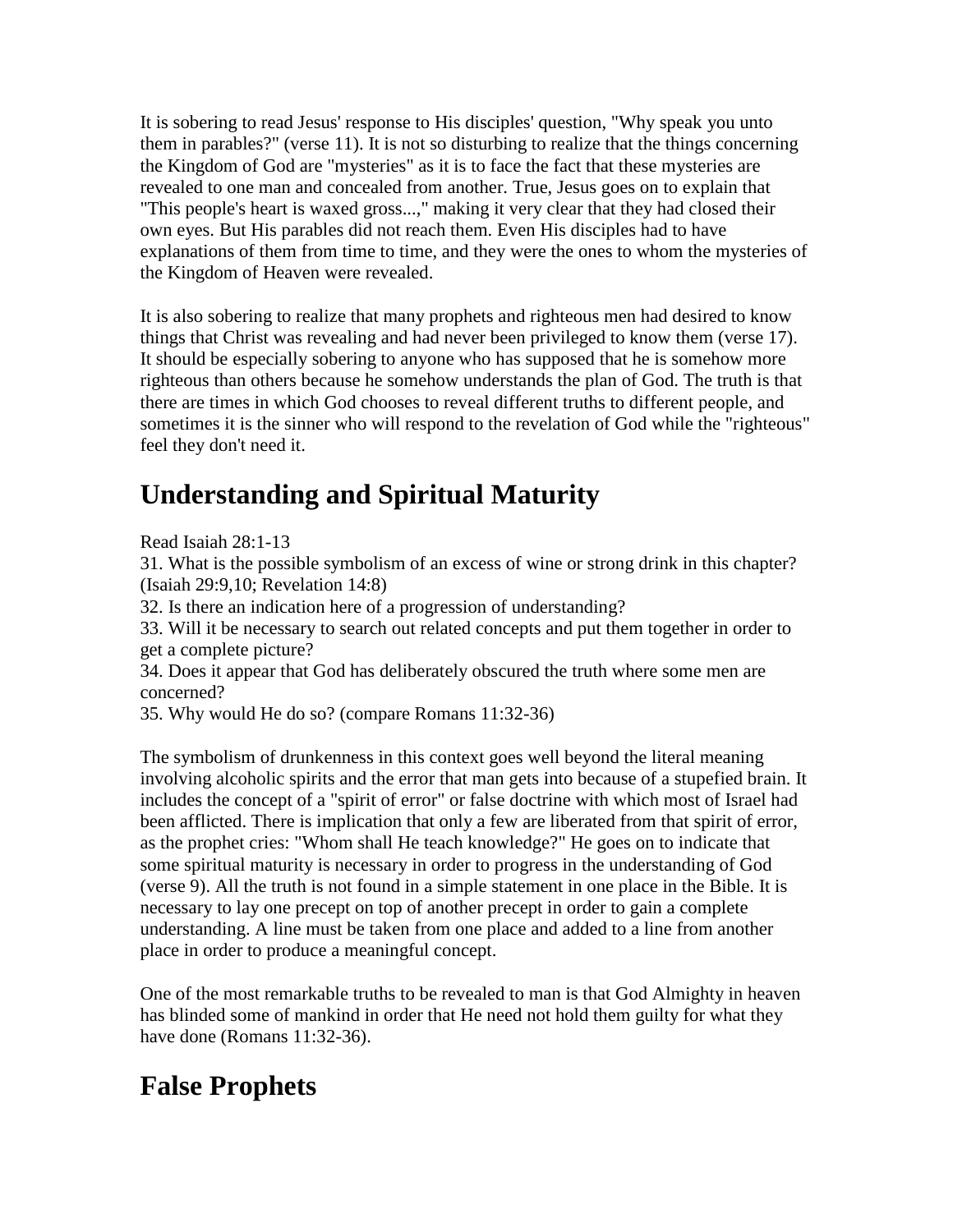Read Deuteronomy 13:1-5 36. Is it possible to be misled by a prophet? 37. Are miracles and signs of any value in determining the validity of a prophet's message?

38. Why would God allow a deceiver to perform a sign or wonder?

39. What is the false prophet's goal or purpose?

It is quite disturbing to face the concept of "false prophet," perhaps because facing it implies a responsibility on the part of the servant of God to observe, discern and decide. It's so tempting to look for simple formulas to do that for us, but they don't exist.

Perhaps the most important concept from this passage is that men, any men, may lead us astray. The next most important concept is that miracles and signs are not the criteria for determining who is a servant of God.

#### **Who Are Servants of God?**

#### Read Isaiah 8:19, 20

40. What is a criterion for determining who is a servant of God?

The one dependable standard of comparison for a prophet, dreamer, minister, or apostle is simply the law of God and the testimony of His servants. There are some who hold as a doctrine that God does not reveal everything at one time, but progressively reveals more and more truth down through the ages. This is, of course, true. But how can you know if a given "revelation" is from God or if it only arises from the wanderings of some human mind? One part of the answer is simple enough. Subsequent revelation cannot negate previous revelation. If a so-called "new truth" disagrees with old truths which have been thoroughly substantiated and absolutely proven, then this "new truth" cannot be accepted. Any self-styled prophet must agree with the Scriptures or be rejected, as the following section illustrates.

#### **Who Gets the Gospel?**

Read Acts 15:1-41

- 41. What is the primary issue in this controversy?
- 42. Was there automatic agreement among the leaders of the church?
- 43. How would you describe the method for arriving at an understanding in this case?
- 44. Briefly describe the role of each of the apostles in this discussion.
- 45. Who makes the "decision" in this dispute?
- 46. Was it necessary to appeal to Scripture for a ratification of the acts and events described?
- 47. Was it necessary that the decisions "please" anyone other than James?
- 48. Just how serious could a disagreement among the apostles become?
- 49. Was any punitive action taken as a result of disagreement?
- 50. Were there any "prophets" present at this meeting?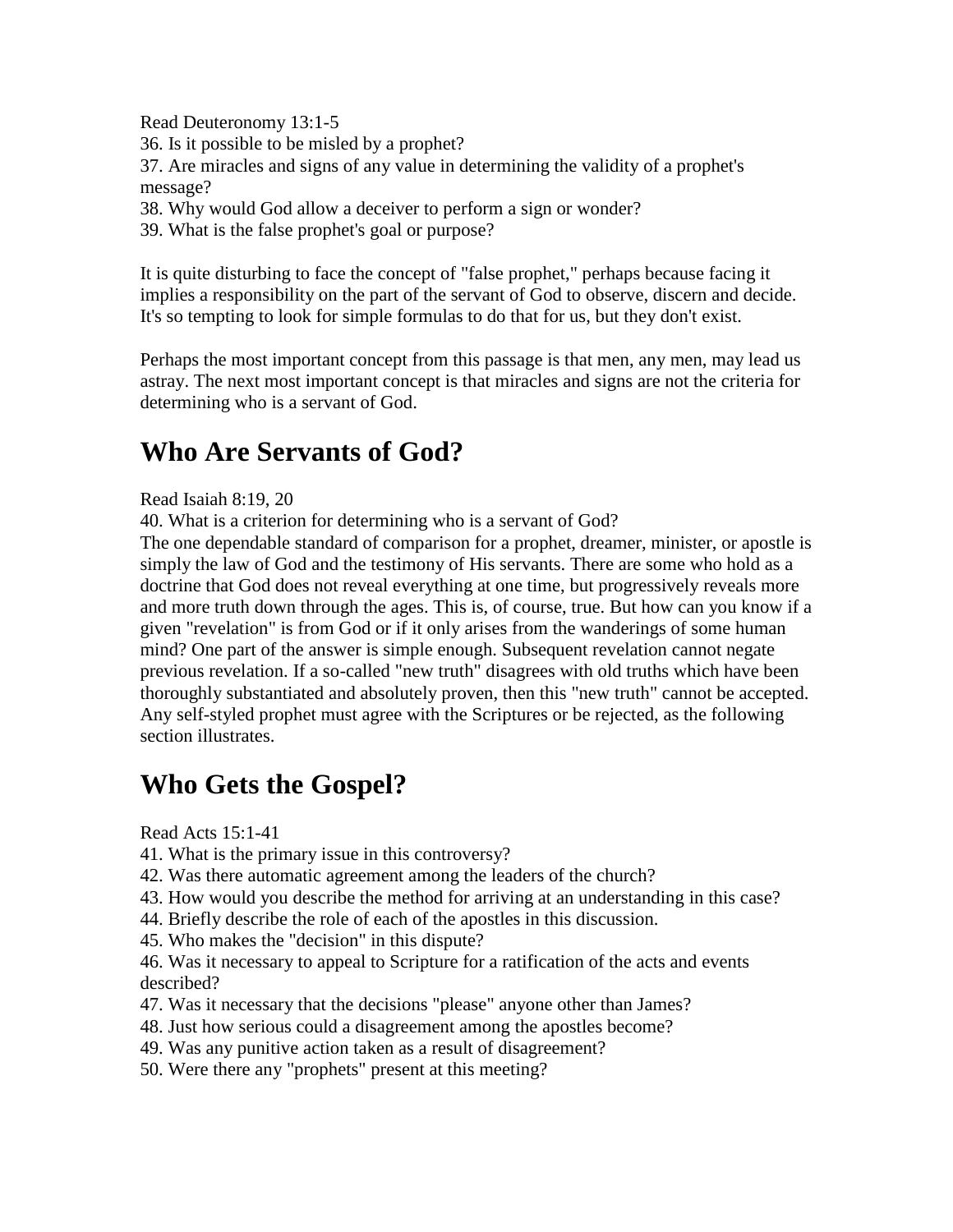By comparing this chapter with the first two chapters of Galatians, we can conclude that the primary question was whether the gospel might continue to be preached to Gentiles (Galatians 2:5) or whether it could only go to the circumcised. Paul, Peter, and others appeal to events. They point out what God had done through them respectively. But James recognizes an important truth: The Scriptures had to agree (Acts 15:15). Otherwise they only had circumstantial and inconclusive evidence. James aptly points out that the Pharisees' exclusive approach was untenable in the light of Scripture. God had said that the Gentiles (by definition, uncircumcised) might receive the gospel in the latter days.

In summary, any minister, apostle, or prophet must be tested by the Scriptures.

It is also worth noting in verse 19 that the Greek word for "sentence" in the King James Version is translated "judgment" in the Revised Standard Version. The latter translation is probably more accurate.

(For additional reading on this, request our article, "Did Peter have the Primacy?")

Regarding the above questions, it would be instructive at this point to review Matthew 20:20-29 and answer the following questions:

51. Did some of the disciples have a traditional "authoritarian" view of church structure? 52. How would you describe Christ's reaction to the Gentile concept of dominance and rule of one man over another?

53. Was any apostle to "exercise dominion" over the others?

#### **Search the Scriptures**

Read Acts 17:1-11

54. What was Paul's source material for his presentation?

55. What was the central thrust of his message?

56. What technique did the Bereans use to test Paul's message?

57. Just what did the writers mean by "the Scriptures"?

58. Is there ever a time when the servant of God is justified in ceasing to search the Scriptures to test a preacher and his message? (I Thessalonians 5:21)

Merely because we have found a preacher to be right on numerous occasions does not mean he will stay right. No man is infallible, and constant vigilance is a continual responsibility for the Christian. This is not to imply that suspicion is called for, but we need to keep men in proper perspective. Only God is infallible.

#### **Whole Armor of God**

Read Ephesians 6:10-18

59. Who is the real enemy? Is it some other human being?

60. How many items of the armor of God have to do with the study of the Word of God?